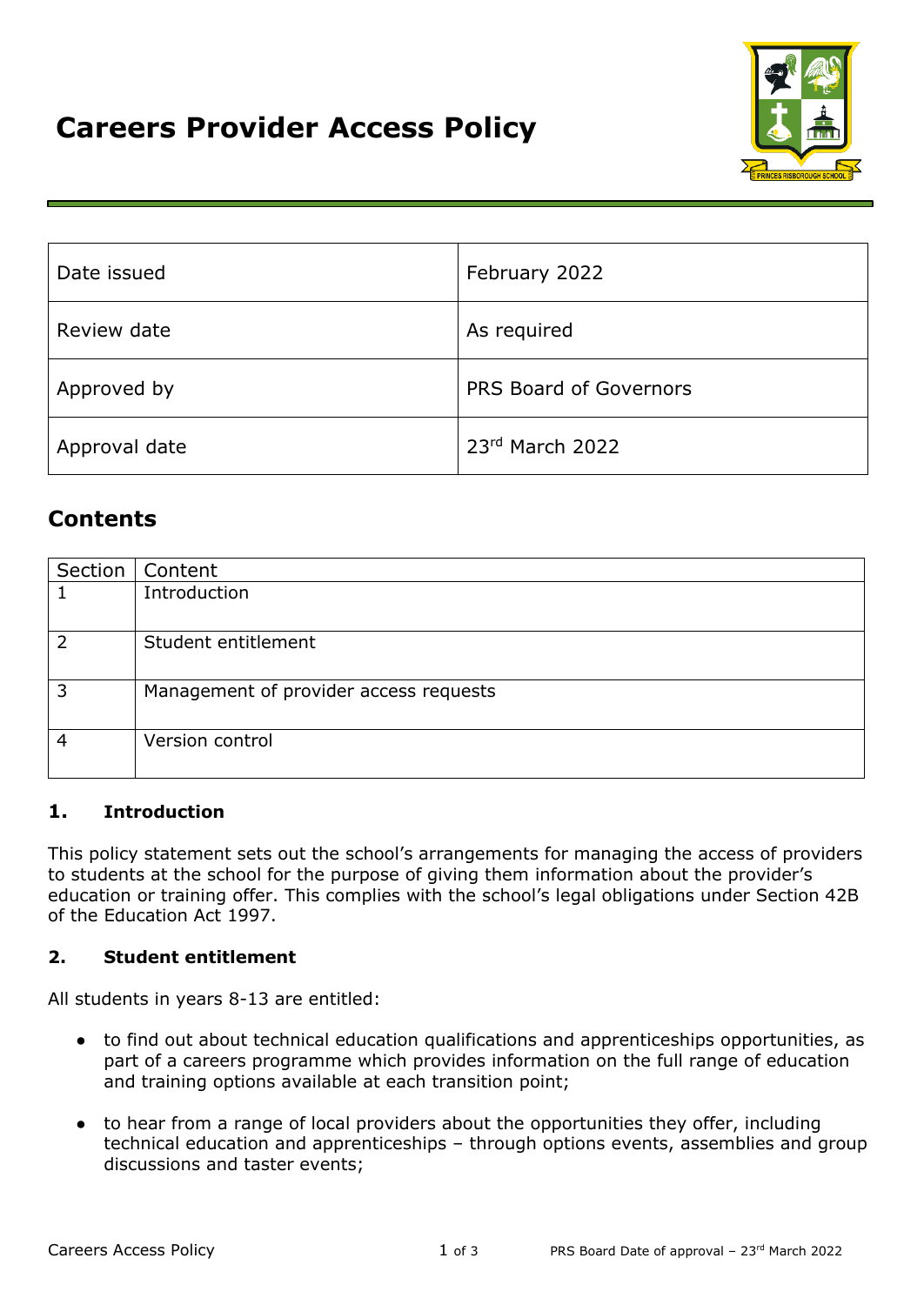● to understand how to make applications for the full range of academic and technical courses.

## **3. Management of provider access requests**

Procedure - A provider wishing to request access should contact the school directly.

Mark Instone, Assistant Headteacher, Careers Line manager email: minstone@prsbucks.com

Opportunities for access - A number of events, integrated into the school careers programme, will offer providers an opportunity to come into school to speak to students and/or their parents/carers.

#### **Work Related Learning**

The aim of the Academy is to ensure that students receive the appropriate amount of Information, Advice and Guidance (IAG) that is relevant to their needs. The purpose of IAG is

- To help students to understand themselves and develop their capabilities in managing transitions, assessing themselves and setting targets.
- To help students to investigate careers opportunities from different information sources both internal and external.

The delivery of careers education is both formal and informal as part of the PHSE programme, through subject specific work related learning opportunities, Enterprise Education activities and through Adviza, the Careers and Enterprise Company and Enterprise Advisers.

As a school we are members of the Bucks Careers Network as well as the Bucks Skills Hub. We work actively with our nominated Enterprise Advisor to engage with external opportunities which include workplace visits, CV writing workshops, mentoring, training and skills fairs and promote access to the Bucks Skills Show for all students.

### **Information, Advice and Guidance**

Primary to Secondary school transition.

We work closely with feeder schools to ensure a smooth transition for all students. As part of the process, the SENDtralised team (ASD ARP, Mainstream Learning Support and Pastoral Support work closely with SEND students and all vulnerable students, their parents and Primary Schools to assess needs and to put in to place interventions.

As part of our Transition Programme students sit reading and spelling tests which are used to ensure students follow appropriate curriculum pathways and receive appropriate booster support.

### **Year 8 and 9 – 'Guided Choices' options process**

Heads of Year, Subject Teachers, Form Tutors and Support Staff work closely with students throughout the Options process to ensure they make informed decisions when choosing subjects that best suit their personal and academic interests in order to ensure they 'Aspire & Achieve'. Students and their parents are invited to an Options Evening to discuss suitability of courses for their children. Year 8 students can elect to follow art and technology options in advance of choosing GCSE courses in Year 9 Individual IAG interviews also occur for all Year 9 students during the options process.